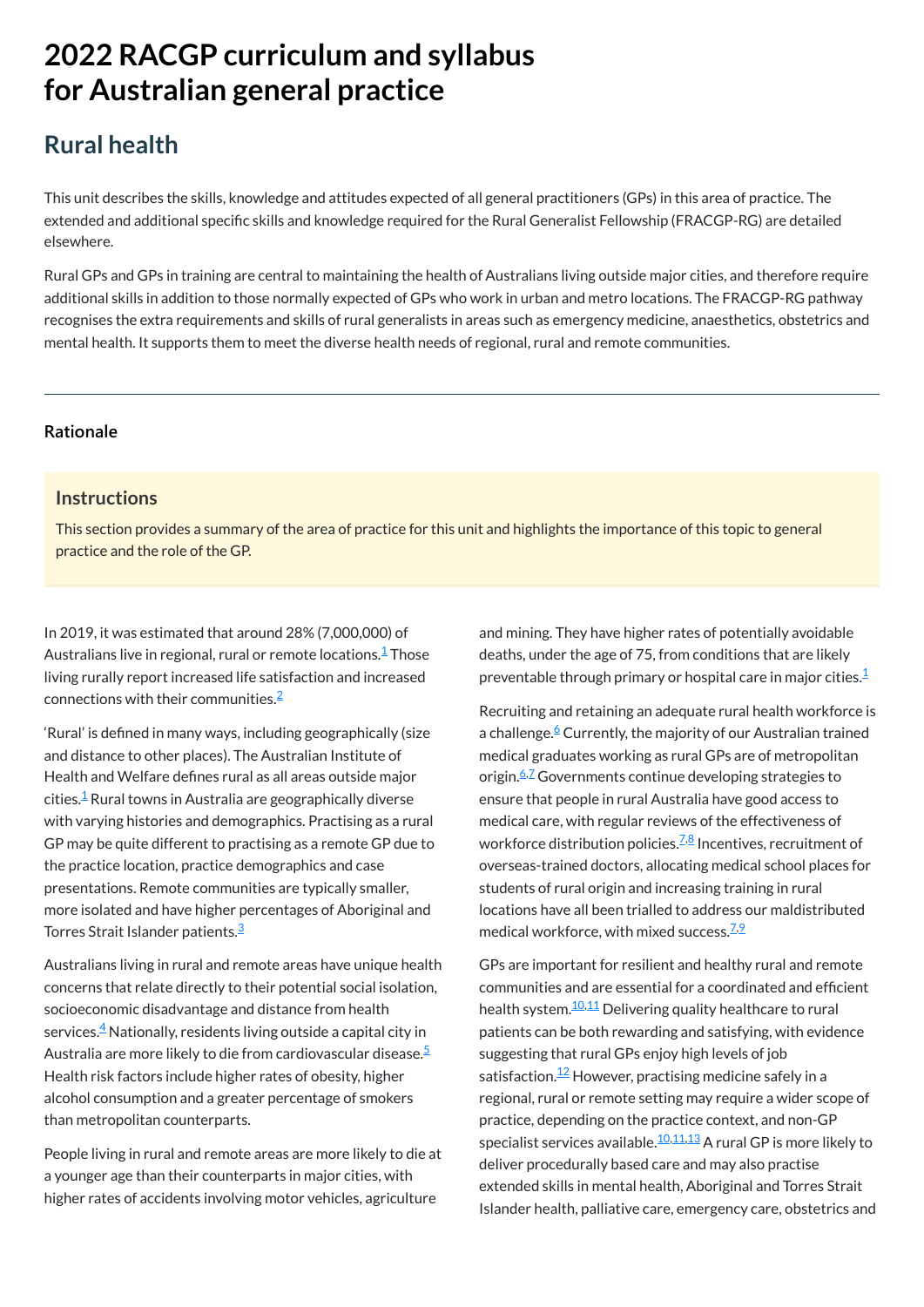other areas of medicine.<sup><u>[8,](#page-1-6)[9](#page-1-7)</u> GPs practising in rural locations</sup> might need to adapt their skills over time to meet their community's changing healthcare needs.

Rural GPs report challenges related to geographical isolation, reduced access to non-GP specialist care and increased after-hours care provision.<sup>[11](#page-1-9)</sup> Practising rurally requires a support network as there are potential challenges around self-care, professional boundaries and work–life balance. $\frac{12,14}{1}$  $\frac{12,14}{1}$  $\frac{12,14}{1}$  $\frac{12,14}{1}$ 

A rural GP often acts as a healthcare team leader and requires sound communication and IT skills, including familiarity with telehealth care. $\frac{4}{ }$  $\frac{4}{ }$  $\frac{4}{ }$  Telehealth is an increasingly useful tool to enhance and support the role of rural GPs, especially in more remote contexts, notwithstanding the potential limitations of telehealth in certain situations.<sup>[15](#page-1-13)</sup> Travelling to receive care in urban areas is not always an acceptable option for rural patients.

Rural general practice is a rewarding place to work and train. It affords the opportunity to teach and provide positive learning experiences for the next generation of GPs. Positive experiences in primary care in medical student training can have a positive influence on future career choice in rural practice.<sup>[16](#page-1-14)</sup> When training rurally, there is the opportunity to be more hands-on, see a greater breadth of common conditions and develop increased procedural competence.<sup>[17](#page-1-15)</sup> Additionally, there is the potential to recruit future doctors to work regionally, rurally or remotely.

#### **References**

- <span id="page-1-0"></span>1.Australian Institute of Health and Welfare. Rural and remote health. Canberra: AIHW, 2019 [\(http://www.aihw.gov.au/reports/australias-health/rural-and-remote-health\)](http://www.aihw.gov.au/reports/australias-health/rural-and-remote-health) [Accessed 15 September 2021].
- <span id="page-1-1"></span>2.Wilkins R, Lass I. The Household, Income and Labour Dynamics in Australia Survey (HILDA): Selected Findings from Waves 1 to 16. Carlton, Vic: University of Melbourne, 2018.
- <span id="page-1-2"></span>3.Wakerman J, Bourke L, Humphreys J, Taylor J. Is remote health different to rural health? Rural Remote Health 2017;17(2). doi: 10.22605/RRH3832.
- <span id="page-1-3"></span>4. Hay M, Mercer A, Lichtwark I, et al. Selecting for a sustainable workforce to meet the future healthcare needs of rural communities in Australia. Adv Health Sci Educ Theory Pract 2017;22(2):533–51. doi: 10.1007/s10459-016-9727-0.
- <span id="page-1-4"></span>5. Nichols M, Peterson K, Herbert J, Alston L, Allender S. Australian heart disease statistics 2015. Melbourne: National Heart Foundation of Australia, 2016.
- <span id="page-1-5"></span>6. McGrail MR, Russell DJ. Australia's rural medical workforce: Supply from its medical schools against career stage, gender and rural origin. Aust J Rural Health 2017;25(5):298–305.
- <span id="page-1-6"></span>7. McGrail MR, O'Sullivan B, Russell DJ, Scott A. Solving Australia's rural medical workforce shortage. (Centre for research Excellence in Medical Workforce Dynamics. Policy Brief). Carlton, Vic: University of Melbourne, 2017. doi: 10.1111/ajr.12323.
- <span id="page-1-7"></span>8.Wakerman J, Humphreys JS. Sustainable workforce and sustainable health systems for rural and remote Australia. Med J Aust 2013;199(5):S14–S17. doi: 10.5694/mja11.11639.
- <span id="page-1-8"></span>9.Russell DJ, McGrail MR, Humphreys JS. Determinants of rural Australian primary health care worker retention: A synthesis of key evidence and implications for policymaking. Aust J Rural Health 2017;25(1):5–14. doi: 10.1111/ajr.12294.
- <span id="page-1-9"></span>10. Larkins S, Evans R. Greater support for generalism in rural and regional Australia. Aust Fam Physician 2014;43(7):487–90 [\(https://www.racgp.org.au/afp/2014/july/generalism-in-rural-australia\)](https://www.racgp.org.au/afp/2014/july/generalism-in-rural-australia) [Accessed 15 September 2021].
- <span id="page-1-10"></span>11. Russell DJ, McGrail MR. How does the workload and work activities of procedural GPs compare to non‐procedural GPs? Aust J Rural Health 2017;25(4):219–26. doi: 10.1111/ajr.12321.
- <span id="page-1-11"></span>12. McGrail MR, Humphreys JS, Scott A, Joyce CM, Kalb G. Professional satisfaction in general practice: does it vary by size of community? Med J Aust 2010;193(2):94–98. doi: 10.5694/j.1326-5377.2010.tb03812.x.
- <span id="page-1-12"></span>13. Kondalsamy-Chennakesavan S, Eley DS, Ranmuthugala G, et al. Determinants of rural practice: Positive interaction between rural background and rural undergraduate training. Med J Aust 2015;202(1):41–45. doi: 10.5694/mja14.00236.
- <span id="page-1-13"></span>14. Joyce CM, Scott A, Jeon SH, et al. The "Medicine in Australia: Balancing Employment and Life (MABEL)" longitudinal survey - Protocol and baseline data for a prospective cohort study of Australian doctors' workforce participation. BMC Health Serv Res 2010 [\(https://bmchealthservres.biomedcentral.com/articles/10.1186/1472-6963-10-](https://bmchealthservres.biomedcentral.com/articles/10.1186/1472-6963-10-50) 50)
- <span id="page-1-14"></span>15. Paige SR, Bunnell BE, Bylund CL. Disparities in patient-centered communication via telemedicine. Telemed J E Health 2021;April. doi: 10.1089/tmj.2021.0001.
- <span id="page-1-15"></span>16. Raftery D, Isaac V, Walters L. Factors associated with medical students' interest in remote and very remote practice in Australia: A national study. Aust J Rural Health 2021;29(1):34–40. doi: 10.1111/ajr.12694.
- 17. Couch D, O'Sullivan B, Russell D, McGrail M. 'It's so rich, you know, what they could be experiencing': Rural places for general practitioner learning. Health Sociol Rev 2020; 29(1):76–91. doi: 10.1080/14461242.2019.1695137.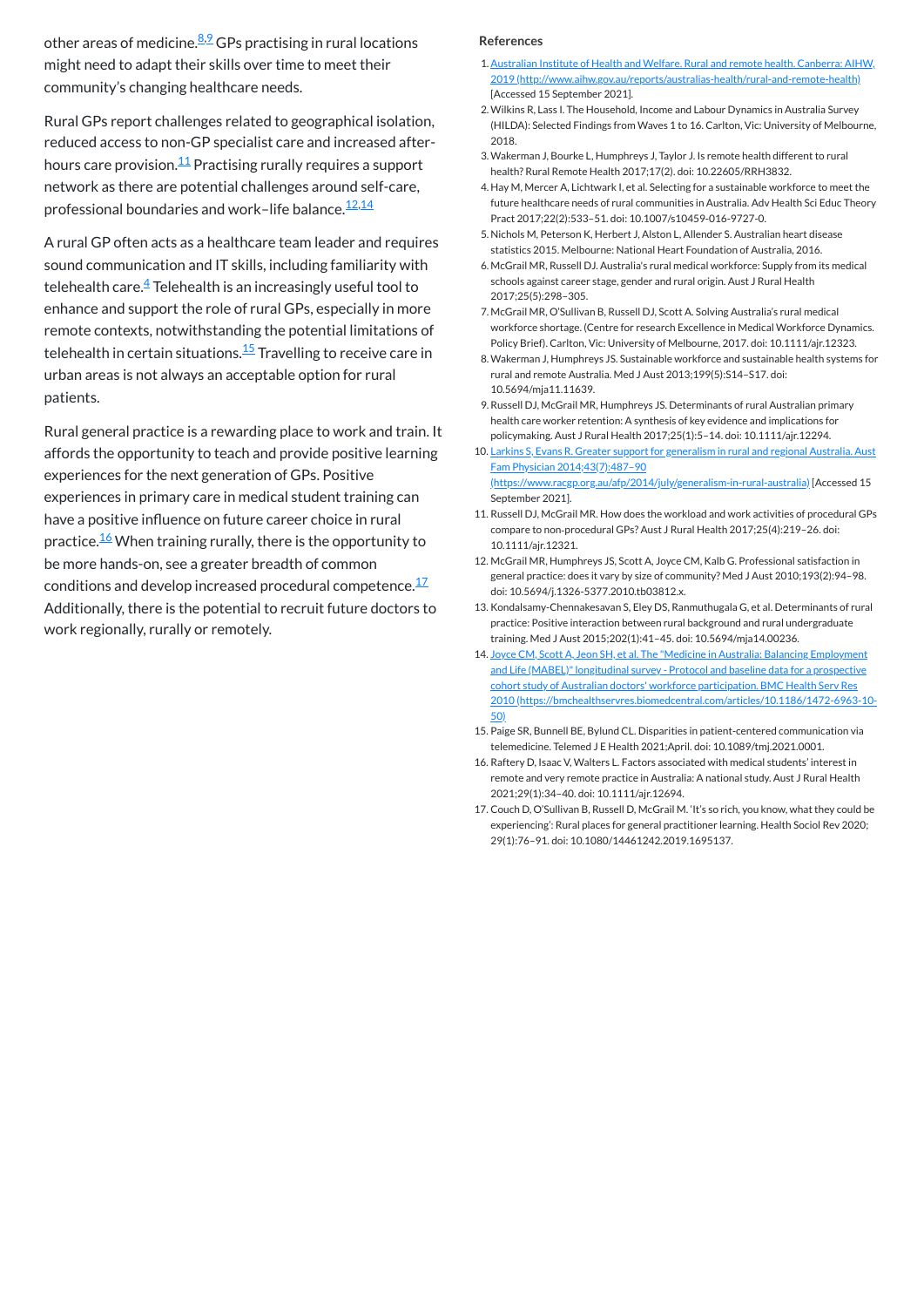# **Instructions**

This section lists the knowledge, skills and attitudes that are expected of a GP. These are expressed as core competencies that are required of a GP across all clinical consultations, interactions and contexts. These core competencies are further detailed as measurable core competency outcomes.

| Communication and the patient-doctor relationship |                                                                                      |                                                                                                      |  |
|---------------------------------------------------|--------------------------------------------------------------------------------------|------------------------------------------------------------------------------------------------------|--|
| Core competencies                                 |                                                                                      | Core competency outcomes                                                                             |  |
|                                                   |                                                                                      | The GP is able to:                                                                                   |  |
| 1.1                                               | GPs communicate effectively and appropriately to provide<br>quality care             | communicate effectively with other health professionals using<br>RH1.1.1<br>available infrastructure |  |
|                                                   | 1.2 GPs use effective health education strategies to promote<br>health and wellbeing |                                                                                                      |  |
|                                                   | 1.3 GPs communicate in a way that is culturally safe and<br>respectful               |                                                                                                      |  |
| 1.4                                               | GPs provide the primary contact for holistic and patient-<br>centred care            | provide quality care in a rural and/or remote community<br>RH1.4.1                                   |  |

| Applied knowledge and skills |                                                                                        |                                                                                                |
|------------------------------|----------------------------------------------------------------------------------------|------------------------------------------------------------------------------------------------|
| Core competencies            |                                                                                        | Core competency outcomes                                                                       |
|                              |                                                                                        | The GP is able to:                                                                             |
|                              | 2.1 GPs diagnose and manage the full range of health<br>conditions across the lifespan | develop knowledge and skills appropriate to the practice location<br>RH2.1.1                   |
|                              | 2.2 GPs are innovative and informed by evidence                                        |                                                                                                |
|                              | 2.3 GPs collaborate and coordinate care                                                | establish interprofessional networks to ensure quality local<br>RH2.3.1<br>healthcare delivery |

| $\parallel$ Population health and the context of general practice |                          |
|-------------------------------------------------------------------|--------------------------|
| Core competencies                                                 | Core competency outcomes |

|                                                                                                                                                 | The GP is able to:                                                                                   |
|-------------------------------------------------------------------------------------------------------------------------------------------------|------------------------------------------------------------------------------------------------------|
| 3.1 GPs practise in a sustainable and accountable manner to<br>support the environment, their community and the<br>Australian healthcare system |                                                                                                      |
| 3.2 GPs advocate for the needs of their community                                                                                               | advocate for equitable access to appropriate services for rural and<br>RH3.2.1<br>remote communities |

**Professional and ethical role**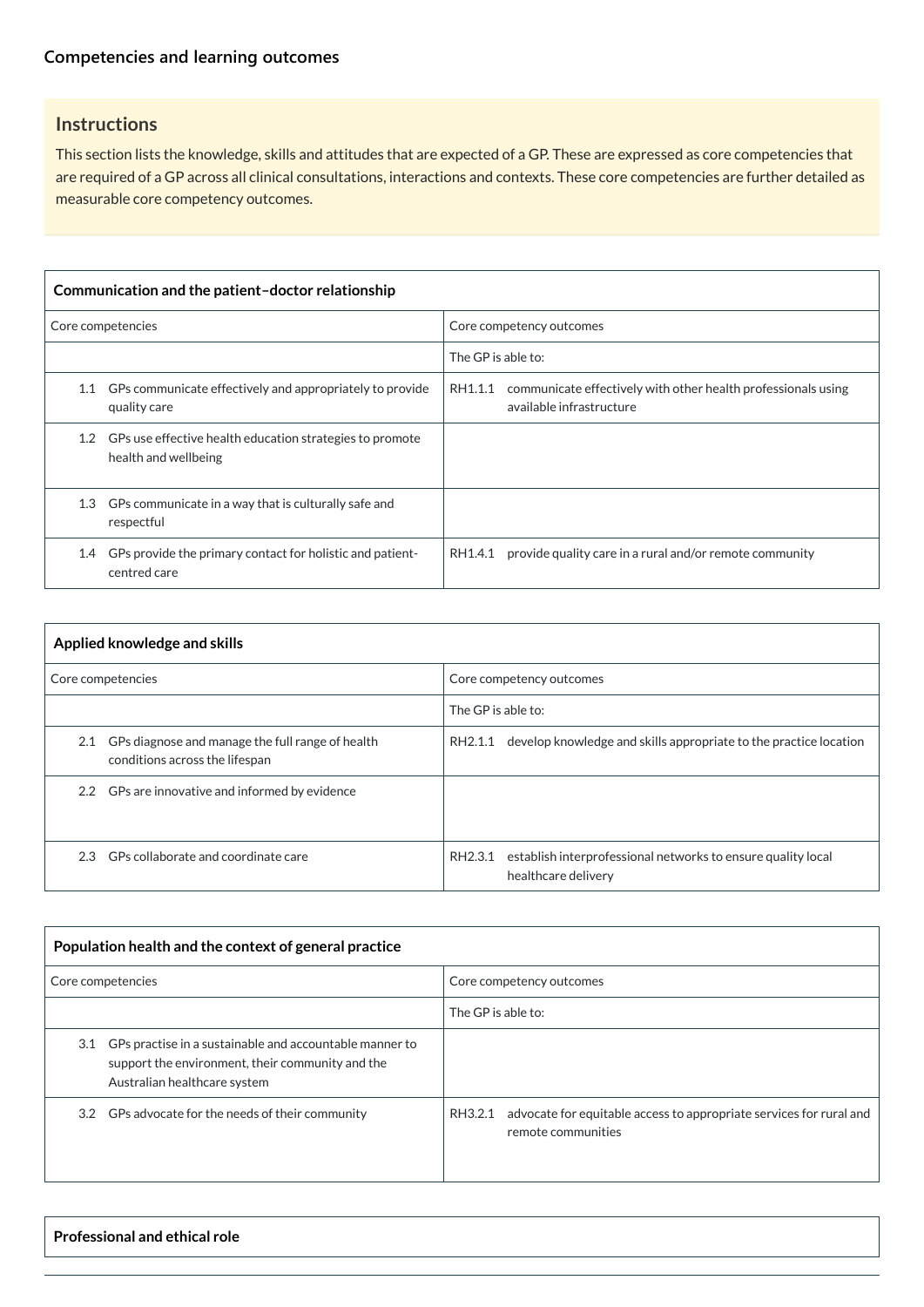| <b>Professional and ethical role</b> |                                                                                                                                                                                                                                                                                                                                                                            |  |
|--------------------------------------|----------------------------------------------------------------------------------------------------------------------------------------------------------------------------------------------------------------------------------------------------------------------------------------------------------------------------------------------------------------------------|--|
| Core competencies                    | Core competency outcomes                                                                                                                                                                                                                                                                                                                                                   |  |
|                                      | The GP is able to:                                                                                                                                                                                                                                                                                                                                                         |  |
| 4.1 GPs are ethical and professional |                                                                                                                                                                                                                                                                                                                                                                            |  |
| GPs are self-aware<br>4.2            | RH4.2.1 implement an ongoing plan to overcome professional issues<br>related to geographical isolation and boundaries<br>be prepared, resourceful and adaptive to challenges that arise in<br>RH4.2.2<br>geographic and professional isolation<br>identify and acquire extended, or specific local knowledge to meet<br>RH4.2.3<br>the healthcare needs of their community |  |
| GPs mentor and teach<br>4.3          |                                                                                                                                                                                                                                                                                                                                                                            |  |

| Organisational and legal dimensions                                                                          |                                                                                     |  |
|--------------------------------------------------------------------------------------------------------------|-------------------------------------------------------------------------------------|--|
| Core competencies                                                                                            | Core competency outcomes                                                            |  |
|                                                                                                              | The GP is able to:                                                                  |  |
| 5.1 GPs use effective practice management processes and<br>systems to continually improve quality and safety | manage time and priorities efficiently when undertaking on-call<br>RH5.1.1<br>roles |  |
| 5.2 GPs work within statutory and regulatory requirements<br>and guidelines                                  |                                                                                     |  |

# **[Words of wisdom](javascript:void(0))**

# **Instructions**

This section includes tips related to this unit from experienced GPs. This list is in no way exhaustive but gives you tips to consider applying to your practice.

**Extension exercise:** Speak to your study group or colleagues to see if they have further tips to add to the list.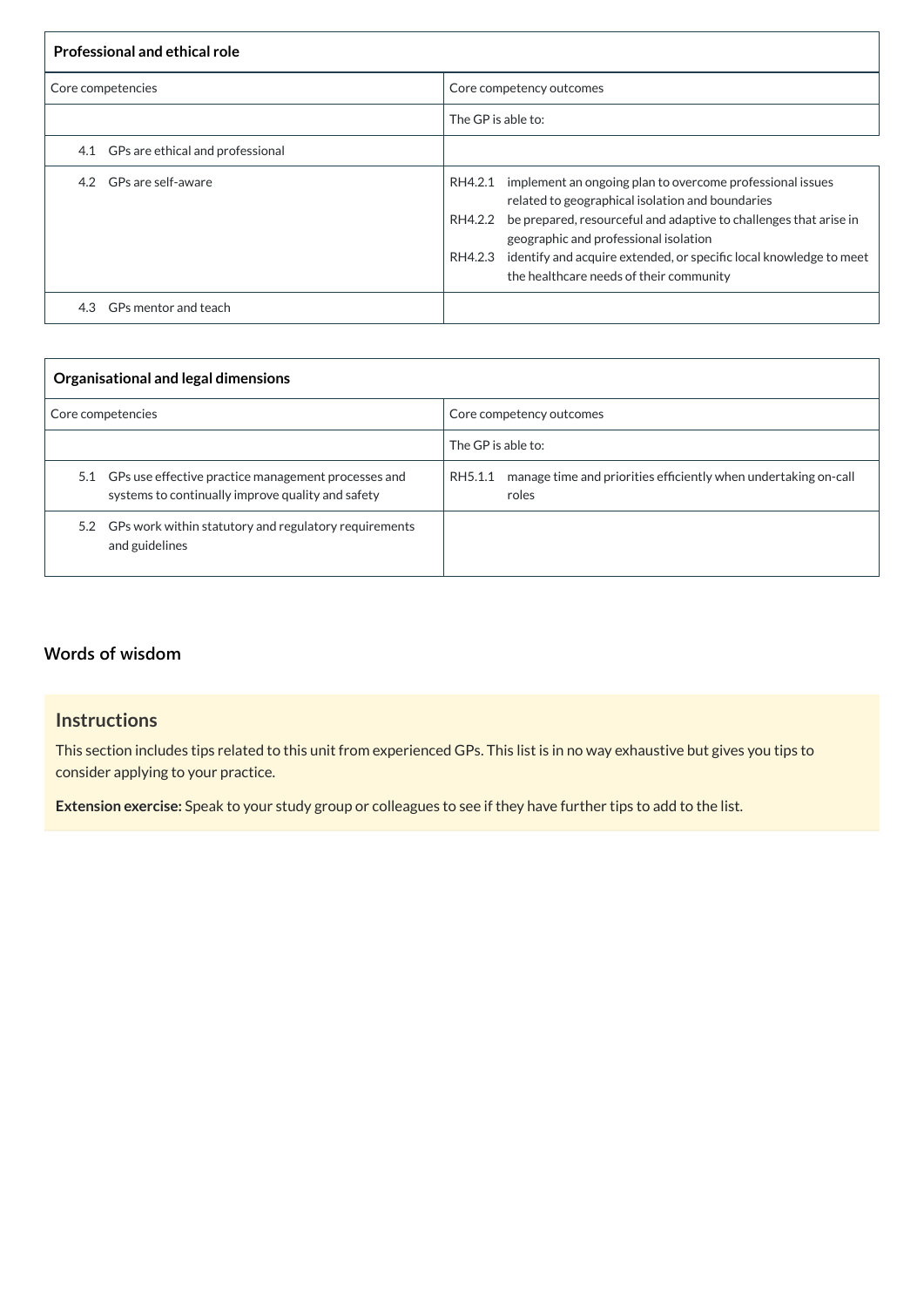- **1.** When you arrive in a rural town, get to know the local team, in-town resources and local management pathways/referrals. Introduce yourself to aged care staff, allied health practitioners, the pathology collector, pharmacist, imaging support service, ambulance officers/paramedics, police and funeral directors. This will be invaluable if you need to call them at 2.00 am. Also, if appropriate, meet with the local Aboriginal or Torres Strait Islander Elders and the Aboriginal and Torres Strait Islander health service.
- **2.** The scope of GP services increases when alternate health services are sparce. Patient and community advocacy might be a more significant part of a rural GP practice to make sure that lack of access to services doesn't impact patient outcomes.
- **3.** Maintaining professional boundaries and confidentiality might require additional skills in a rural context. Think about how you will manage the potential to 'run into a patient' in a social context, and talk with an experienced rural mentor about how to manage these complexities.
- **4.** Professional and personal isolation can be the enemy of a good rural experience. Pre-plan your external support options and how you will integrate into the rural community – join a club and get involved.
- **5.** As a rural GP, you will see a wide range of presentations. Unusual infections, such as zoonoses, are more prominent, and managing after-hours emergencies is more common. It is appropriate that you ask for help, as you will see many unfamiliar conditions. Work out how and where to ask for help early so that you can access this help quickly when you need it. Following up on your cases, reading letters from non-GP specialists and undertaking random case analyses are great ways to improve your learning.

The questions in the table below are ordered according to the RACGP clinical exam assessment areas [\(https://www.racgp.org.au/getmedia/f93428f5-c902-44f2-b98a-e56d9680e8ab/Clinical-Competency-Rubric.pdf.aspx\)](https://www.racgp.org.au/getmedia/f93428f5-c902-44f2-b98a-e56d9680e8ab/Clinical-Competency-Rubric.pdf.aspx) and domains, to prompt you to think about different aspects of the case example.

Note that these are examples only of questions that may be asked in your assessments.

**You are a GP in a town of 15,000 people. Sally presents with her three-year-old daughter, Jasmine, who** has been unsettled and feverish for the past two days. Everyone in the family has a 'cold'. Jasmine woke up this morning with a discharge from her left ear. She has been swimming in the local pool most days.

### **[Case consultation example](javascript:void(0))**

#### **Instructions**

- 1. Read this example of a common case consultation for this unit in general practice.
- 2. Thinking about the case example, reflect on and answer the questions in the table below.

You can do this either on your own or with a study partner or supervisor.

**Extension exercise**: Create your own questions or develop a new case to further your learning.



| Questions for you to consider | <b>Domains</b> |
|-------------------------------|----------------|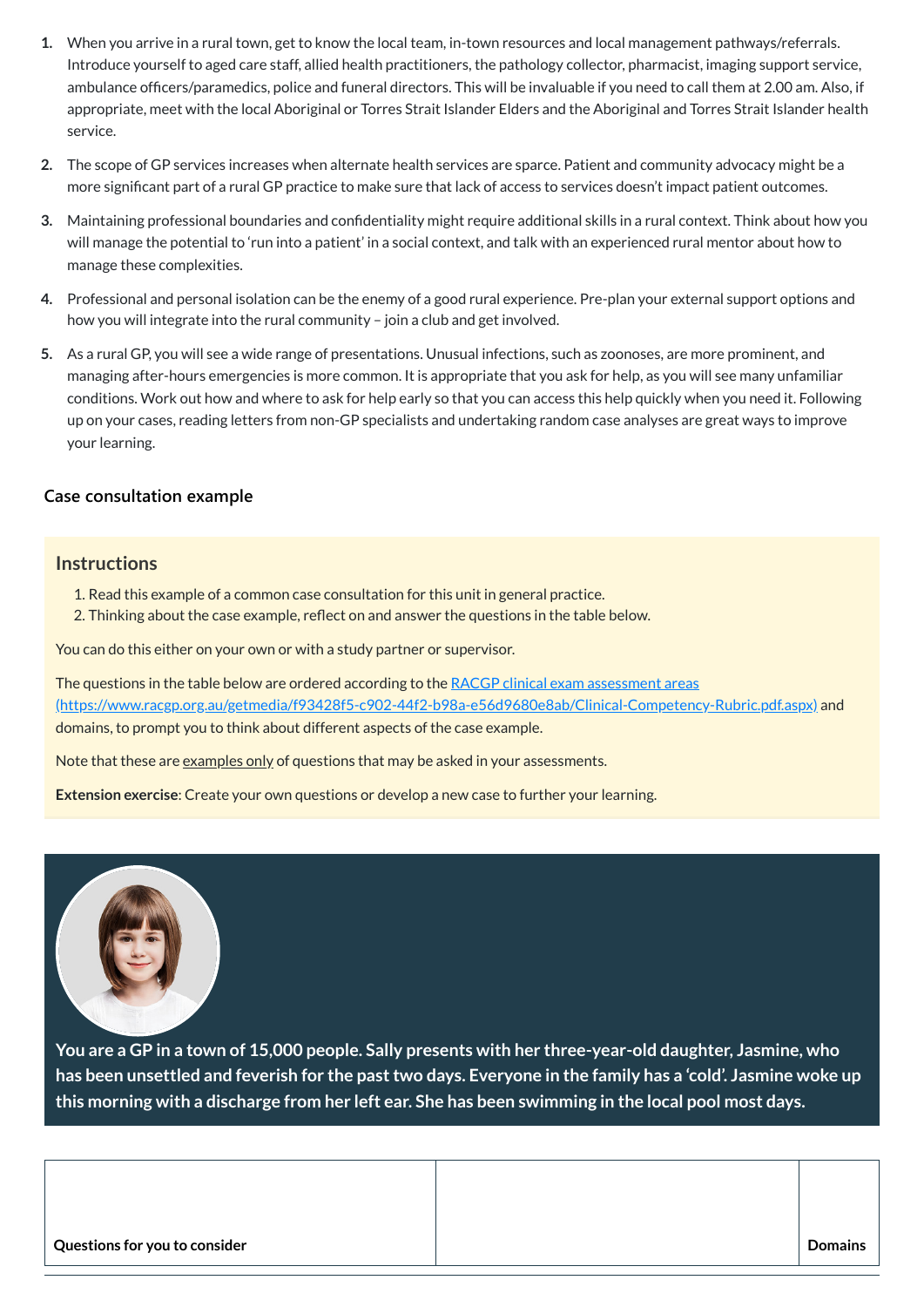| Questions for you to consider                                                                                                                                                                                                                     |                                                      | <b>Domains</b> |
|---------------------------------------------------------------------------------------------------------------------------------------------------------------------------------------------------------------------------------------------------|------------------------------------------------------|----------------|
| What are the important considerations in communicating<br>with Sally and Jasmine?                                                                                                                                                                 | 1. Communication and consultation skills             | 1,2,5          |
| How would you change your communication if Sally were<br>Jasmine's 16-year-old sister or if Sally were not fluent in<br>English? What if Sally and Jasmine were Aboriginal or<br>Torres Strait Islander, and Sally were Jasmine's<br>grandmother? |                                                      |                |
| What if this were a telehealth consultation? How would<br>you adapt your history-taking?                                                                                                                                                          |                                                      |                |
| What further history do you need?                                                                                                                                                                                                                 | 2. Clinical information gathering and interpretation | $\overline{2}$ |
| Is Jasmine's immunisation status relevant? Why or why<br>not?                                                                                                                                                                                     |                                                      |                |
| What specific aspects of examination are important in<br>Jasmine?                                                                                                                                                                                 |                                                      |                |
| What is the most likely diagnosis?                                                                                                                                                                                                                | 3. Making a diagnosis, decision making and reasoning | $\overline{2}$ |
| What if there were no obvious focus for Jasmine's<br>infection?                                                                                                                                                                                   |                                                      |                |
| How would your decision-making differ if this were the<br>fourth time Jasmine presented with otitis media with<br>perforation in the past three months? In the past six<br>months?                                                                |                                                      |                |
| What difference would it make to your diagnosis list if<br>Jasmine were an Aboriginal or Torres Strait Islander?                                                                                                                                  |                                                      |                |
| What treatment would you recommend?                                                                                                                                                                                                               | 4. Clinical management and therapeutic reasoning     | $\overline{2}$ |
| If Jasmine were an Aboriginal or Torres Strait Islander,<br>would that change your treatment/management?                                                                                                                                          |                                                      |                |
| How might working in a rural context affect management?                                                                                                                                                                                           |                                                      |                |
| If Jasmine were under six months old, how would that<br>affect your decision-making?                                                                                                                                                              |                                                      |                |

What if Sally mentioned she was concerned about Jasmine's language development? Would that prompt you to consider other investigations?

How would you explain the diagnosis of recurrent otitis media to Sally and Jasmine?

What if Sally insisted Jasmine needs to be able to swim? What advice would you give?

How would your management change if Sally and Jasmine live out of town and can only come in on the community bus once a week?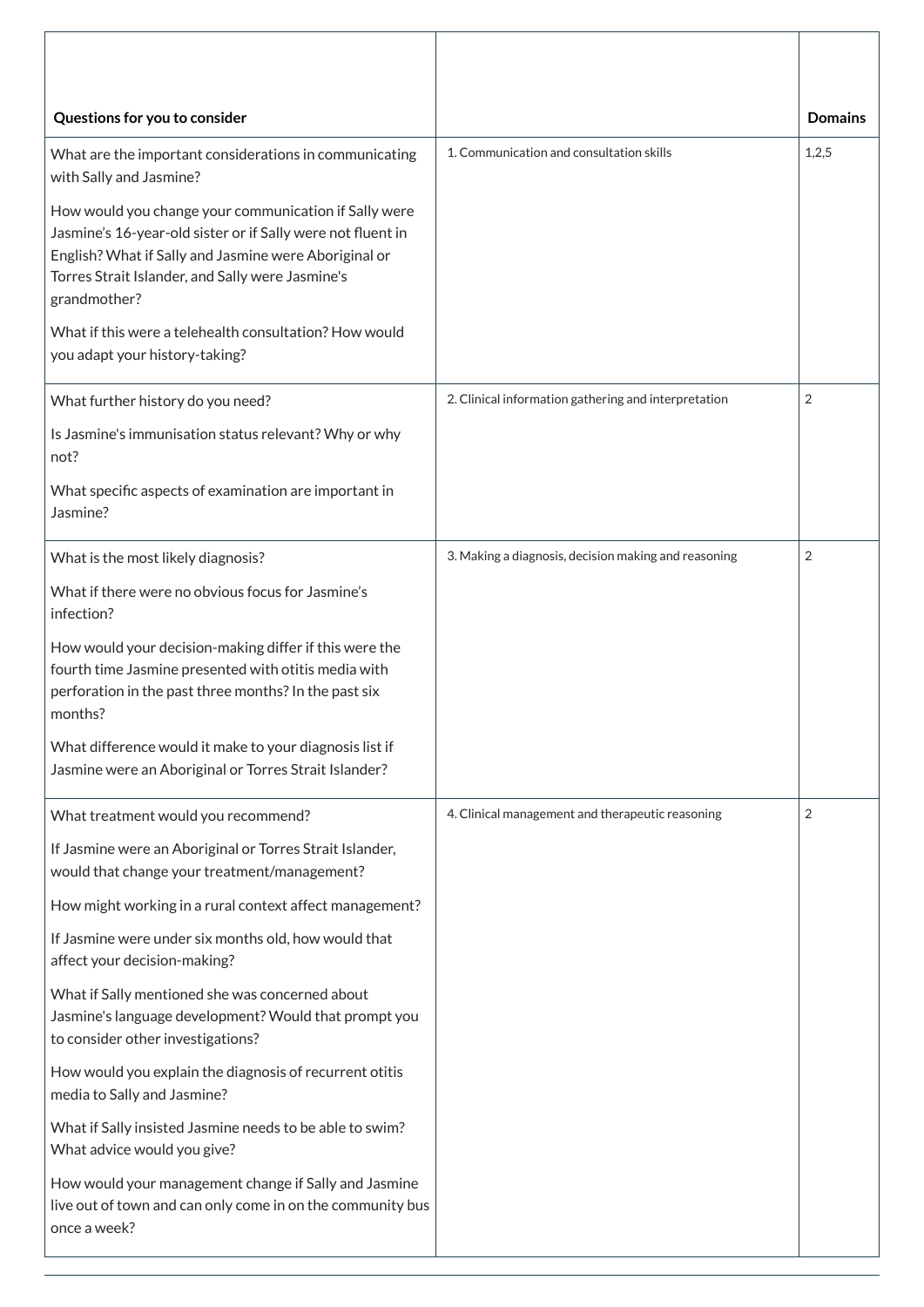| Questions for you to consider                                                                                                                                                                                                                                                                                                                                                                                                                    |                                                        | <b>Domains</b> |
|--------------------------------------------------------------------------------------------------------------------------------------------------------------------------------------------------------------------------------------------------------------------------------------------------------------------------------------------------------------------------------------------------------------------------------------------------|--------------------------------------------------------|----------------|
| Describe shared decision-making as it relates to otitis<br>media in children. Are there resources to help you? Does<br>the rural location impact your shared decision-making?<br>What would you need to consider if the presentation was<br>otitis externa and it was the fourth case you had seen this<br>week? The common thread was all patients had been<br>swimming at the local pool. Do you have any concerns?<br>What would you do next? | 5. Preventive and population health                    | 1,2,3          |
| During your consultation with Jasmine, your receptionist<br>calls you to say that a patient has arrived with chest pain.<br>You are the only doctor in your practice today. What would<br>you do?                                                                                                                                                                                                                                                | 6. Professionalism                                     | 4              |
| It is the next day and you are at the supermarket. What if<br>Sally's mother (Jasmine's grandmother) approached you for<br>an update on her granddaughter? How would you manage<br>that?                                                                                                                                                                                                                                                         |                                                        |                |
| Sally is the family day carer for your young son. How might<br>this impact your relationship and/or this consultation?                                                                                                                                                                                                                                                                                                                           |                                                        |                |
| What strategies/guidelines do you use to treat and manage<br>friends, family or employees? What other challenges might<br>you face in a rural context? How might you manage these<br>challenges?                                                                                                                                                                                                                                                 |                                                        |                |
| If you were working rurally, how would you access courses<br>to increase your skills? How would you determine what<br>skills you need?                                                                                                                                                                                                                                                                                                           |                                                        |                |
| If Sally does not bring Jasmine for her follow-up<br>appointment, how would you manage that? What practice<br>management systems do you have to alert you to a missed<br>appointment?                                                                                                                                                                                                                                                            | 7. General practice systems and regulatory requirement | 5              |
| Current guidelines for managing acute otitis media suggest<br>Jasmine should be reviewed in four days. If you were<br>planning to be away on leave and there is no locum to<br>replace you, what would you recommend?                                                                                                                                                                                                                            |                                                        |                |

| Do you know how to access allied health services in your<br>community?                                                                        |                      |  |
|-----------------------------------------------------------------------------------------------------------------------------------------------|----------------------|--|
| How do you do an ear, nose and throat examination in a<br>three year old?                                                                     | 8. Procedural skills |  |
| What if Jasmine were an adult with a discharging ear<br>thought to be from otitis externa? What is involved in aural<br>toilet and ear wicks? |                      |  |
| If Jasmine had a fever but no ear signs, how might you<br>collect specimens to help you make a diagnosis?                                     |                      |  |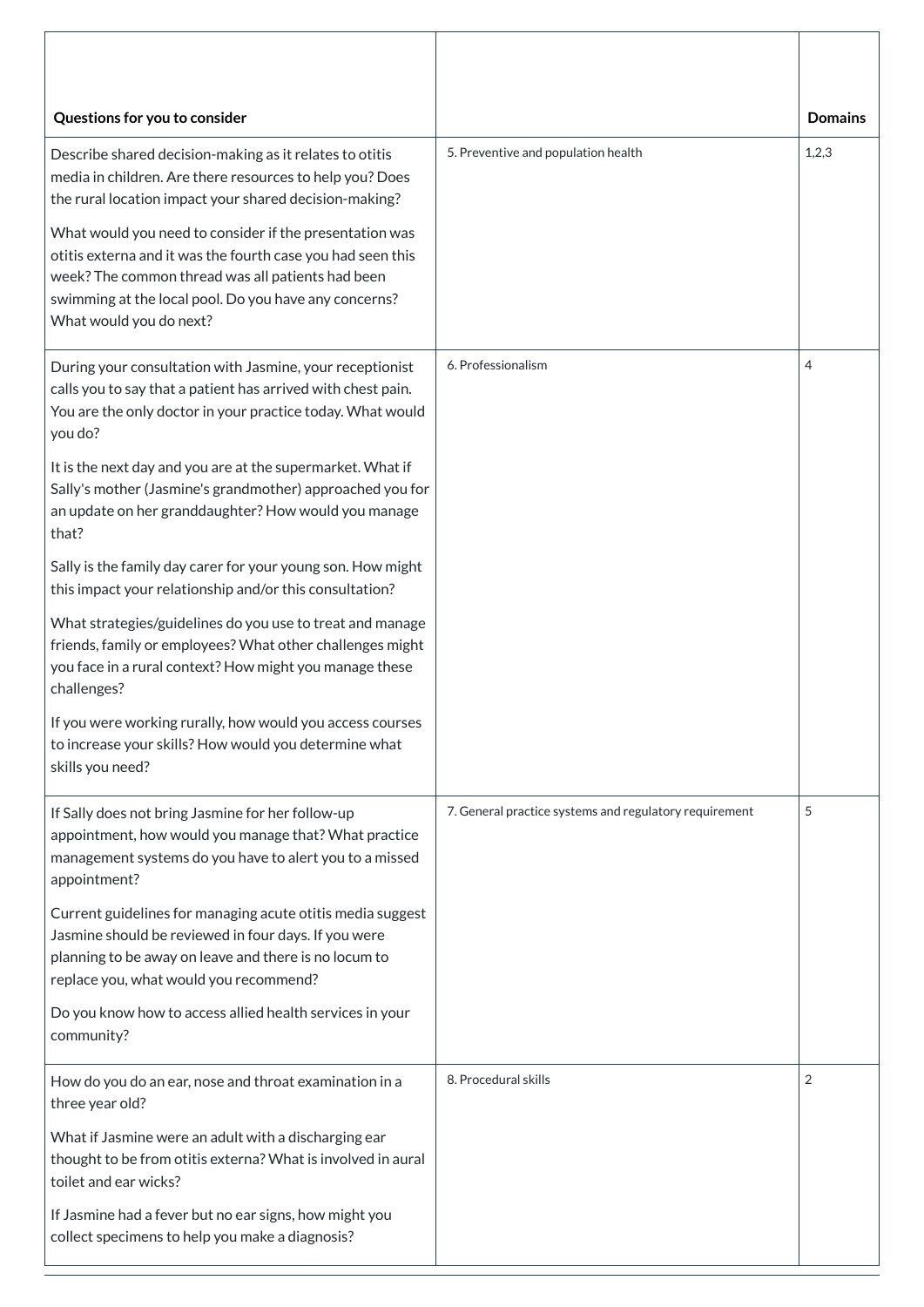| Questions for you to consider                                                                                                                                                                                                               |                                                            | <b>Domains</b> |
|---------------------------------------------------------------------------------------------------------------------------------------------------------------------------------------------------------------------------------------------|------------------------------------------------------------|----------------|
| The result of Jasmine's ear swab M/C/S (microscopy,<br>culture and sensitivity) is likely to take a week to return.<br>Her previous ear swab showed multiple antibiotic-resistant<br>Pseudomonas aeruginosa. How will you manage Jasmine?   | 9. Managing uncertainty                                    | $\overline{2}$ |
| You have diagnosed otitis media in Jasmine. What are the<br>potential risky sequalae? What are the signs and symptoms<br>of a deteriorating child that would cause you concern?                                                             | 10. Identifying and managing the significantly ill patient | $\overline{2}$ |
| What serious illness would you need to exclude in a child or<br>young person with a fever?                                                                                                                                                  |                                                            |                |
| If you were the only doctor in the area, how would you<br>manage the deteriorating child? Who would you call on and<br>what resources would you use to inform your decisions? Do<br>you know where to find these resources at short notice? |                                                            |                |

# **[Learning strategies](javascript:void(0))**

# **Instructions**

This section has some suggestions for how you can learn this unit. These learning suggestions will help you apply your knowledge to your clinical practice and build your skills and confidence in all of the broader competencies required of a GP.

- What resources might assist rural patients to travel to access care? Look at this resource for state-specific options:  $\underline{A}$ Guide to Patient Assisted Travel Schemes [\(https://ruralhealth.org.au/sites/default/files/publications/nrha-guide](https://ruralhealth.org.au/sites/default/files/publications/nrha-guide-pats_0.pdf)pats\_0.pdf).
- What role does telehealth have in the rural setting? Consider the pros and cons of telehealth for patient care. What limitations might affect telehealth access in rural settings? Consider possible access, infrastructure, language and cultural barriers.

There are suggestions for activities to do:

- on your own
- with a supervisor or other colleague
- in a small group
- with a non-medical person, such as a friend or family member.

Within each learning strategy is a hint about how to self-evaluate your learning in this core unit.

Consider a recent patient you have seen with diabetes. What barriers to accessing chronic disease care might exist for patients who are more geographically isolated? If you work in a rural area, the barriers might be more evident to you, but if you are working in an urban area, then imagine you were managing your patient in a rural setting. Consider the impact that barriers to healthcare will have on the patient's health, their family/carers and also their GP, and how these barriers might be managed.

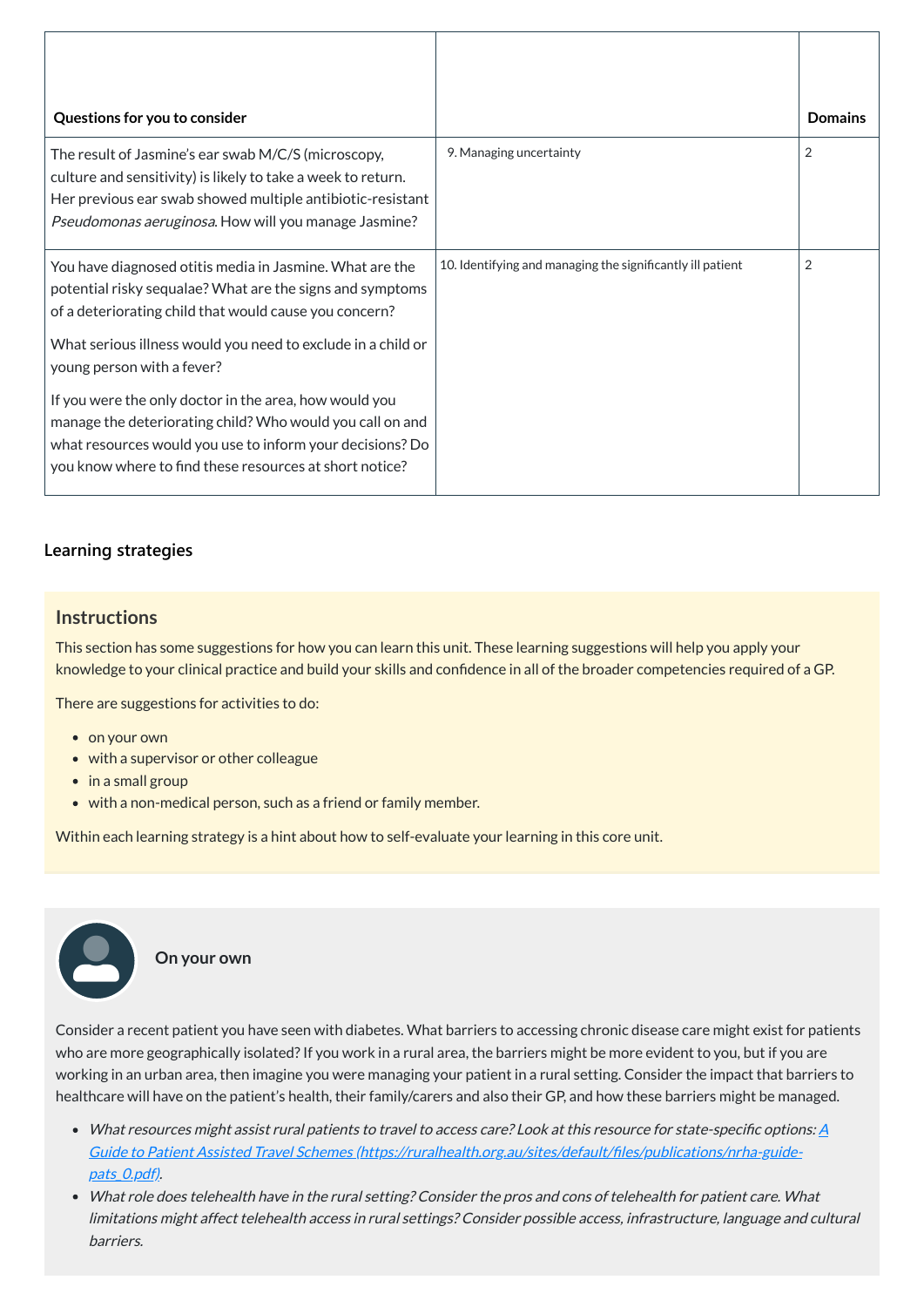Identify the incidence of farm accidents, motor vehicle accidents, coronary artery disease and breast cancer health outcomes for rural Australia compared with urban Australia (the Australian Institute of Health and Welfare website [\(http://www.aihw.gov.au\)will](http://www.aihw.gov.au/) assist).

Look at the health workforce locator [\(http://www.health.gov.au/resources/apps-and-tools/health-workforce-locator\)](http://www.health.gov.au/resources/apps-and-tools/health-workforce-locator) website. Follow the link to 'rural, remote and metropolitan areas', and consider workforce distribution.

- Were you surprised by the differences? Why might there be such differences in health outcomes?
- What strategies could <sup>a</sup> rural GP use to reduce the incidence of these accidents and conditions?

- Do you understand the Modified Monash Model?
- What distribution priority areas are currently highlighted in your local area or state?

- Has your supervisor got any general tips or tricks to share?
- Can you use <sup>a</sup> slit lamp? Are you able to manage simple fractures? Can you use the ECG machine in your practice? How comfortable are you using <sup>a</sup> dermatoscope? Has your supervisor got any tips or tricks to share?
- Ask them to demonstrate <sup>a</sup> procedure you have identified. Have you seen this done before? Have you performed it yourself? How confident would you be repeating the procedure by yourself? Did you note an equipment list? Is there an item number for this procedure?

# **With a supervisor**

Procedural skills are likely to be needed in a rural setting. Consider what procedural skills would be useful for a rural GP. Discuss with your supervisor what opportunities there might be in practice to brush up on these.

Do the following role play with your supervisor. You are a GP in a town of 10,000 people, and your supervisor is playing the role of Joe, a local policeman who presents requesting assistance with their drinking. Joe admits to drinking until passing out most nights, and is keen to stop drinking. Take a brief history and then present your findings with the main issues to be considered.

- What are the key points in this situation? What further history is needed? What specific ethical issues arise here?
- Does your supervisor have any tips on managing professional boundaries in <sup>a</sup> rural location?



**In <sup>a</sup> small group**

Have each member of your group identify and research one common medical condition/presentation and then consider how practising in a rural context might affect treatment and management. Include both acute and chronic conditions. Examples include myocardial infarction, diabetes, alcohol and other drug use, asthma, chronic back pain, family and domestic violence, mental illness, chlamydia infection, rheumatoid arthritis and obesity.

- As <sup>a</sup> group, share your thoughts and brainstorm some solutions to the challenges that were raised.
- What resources might be helpful for <sup>a</sup> rural GP before going rural and when practising rurally?
- What experience have your group members had in rural practice?
- What differences in practice did you notice? Does the size of the town matter?

Discuss the scenario where each of you is moving to a rural location.

- How do you feel about the move? What preconceived ideas do you have about practising in rural locations and how could you prepare for practising in this location? What strengths do you have that will help you get the most out of the experience? What challenges are you most concerned about and how will you manage them?
- Rural health seems to thrive on acronyms. Can you name and state the purpose of the following organisations: RDA, RWA, CRANAplus, ACRRM, RACGP Rural?
- What Australian medical journals have <sup>a</sup> rural focus?

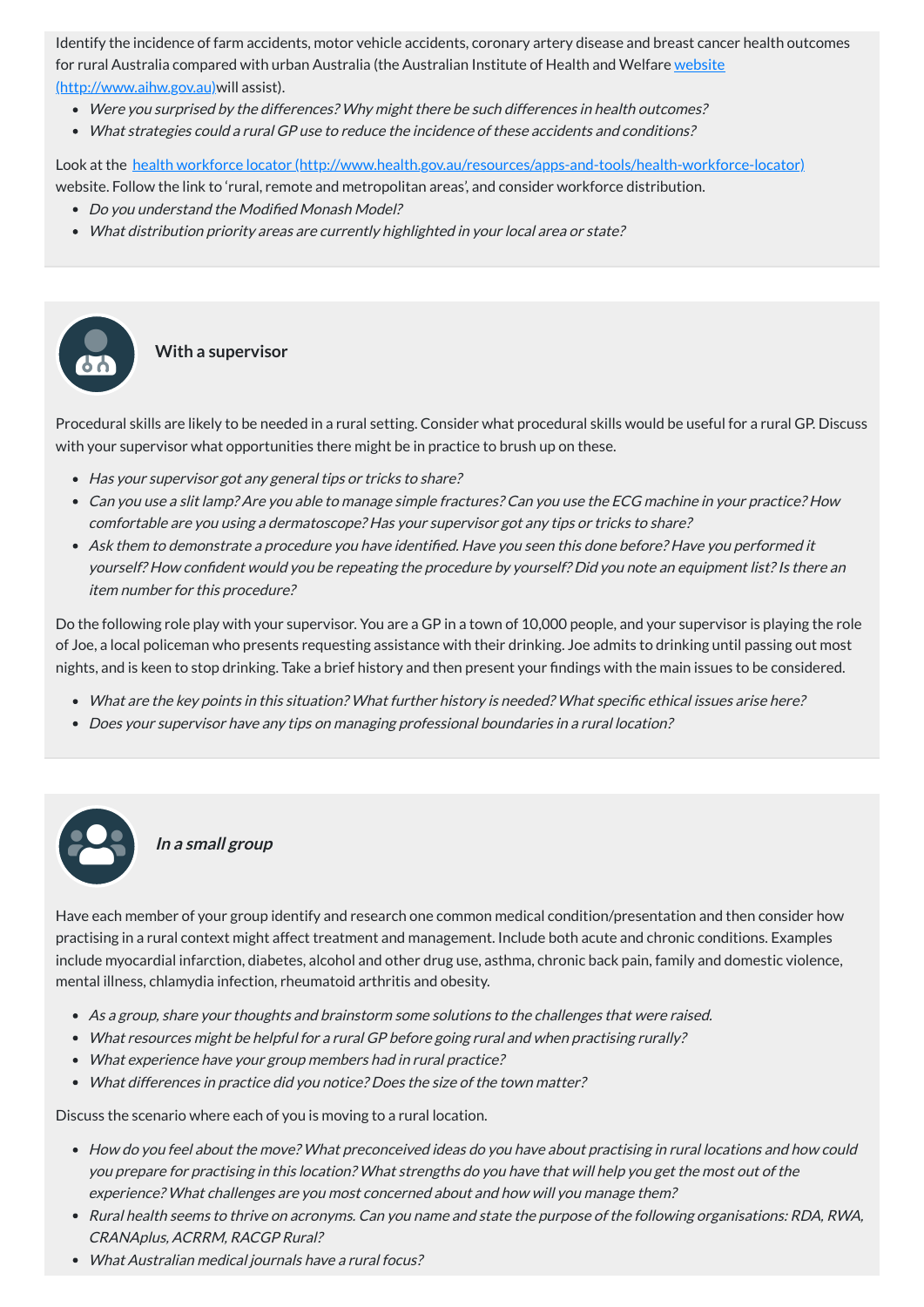

#### **With <sup>a</sup> friend or family member**

Find a friend, relative or colleague who has lived and worked in a rural location. They do not need to be a doctor. Ask them about their rural experience and engagement with health services.

What did they find rewarding? What was different about the rural context? What was particularly challenging? Did they find <sup>a</sup> GP? Did they find it difficult to access specific healthcare services (imaging, non-GP specialists)?

Discuss your current self-care strategies with a friend.

What changes would you need to make if you were working in <sup>a</sup> rural area? How might you adapt?

#### **[Guiding topics and content areas](javascript:void(0))**

#### **Instructions**

These are examples of topic areas for this unit that can be used to help guide your study.

Note that this is not a complete or exhaustive list, but rather a starting point for your learning.

- Identify and manage vulnerable groups in rural and remote communities (noting that vulnerable groups often overlap, and many patients might have more than one vulnerability), and consider increased challenges with time pressures and lack of access to allied health or other social services. Groups include:
	- Aboriginal and Torres Strait Islander people
	- individuals from culturally and linguistically diverse communities, including refugees and asylum seekers
	- LGBTIQ+ individuals
	- $\circ$  individuals with low health literacy
	- socially disadvantaged individuals (people who are unemployed and/or homeless)
	- $\circ$  substance-using individuals and their families
	- $\circ$  individuals with severe mental health issues
	- $\circ$  individuals with disabilities
	- $\circ$  individuals who have been exposed to intimate partner/family violence
	- families with special needs, such as those with a hereditary disease, single parent families or those with marital problems.
- Develop a range of communication skills, including:
	- collaboration and networking with other individuals and agencies and providing care coordination to optimise patient

care

- use of available communication infrastructure when face-to-face consultations are not possible, for example, telehealth.
- Manage emergencies:
	- $\circ$  Provide emergency care appropriate to the situation and the community.
	- Work with emergency services in the community to prepare for and respond to emergencies, including local disaster management.
	- Acquire and maintain appropriate advanced life support skills.
- Develop skills necessary to provide comprehensive care, such as:
	- a broad range of diagnostic, therapeutic and clinical management skills
	- procedural skills relevant to context of practice; for example, obstetrics and gynaecology, anaesthetics and emergency medicine
	- provision of care in multiple contexts, such as private clinics, community settings and the local hospital, including inpatient care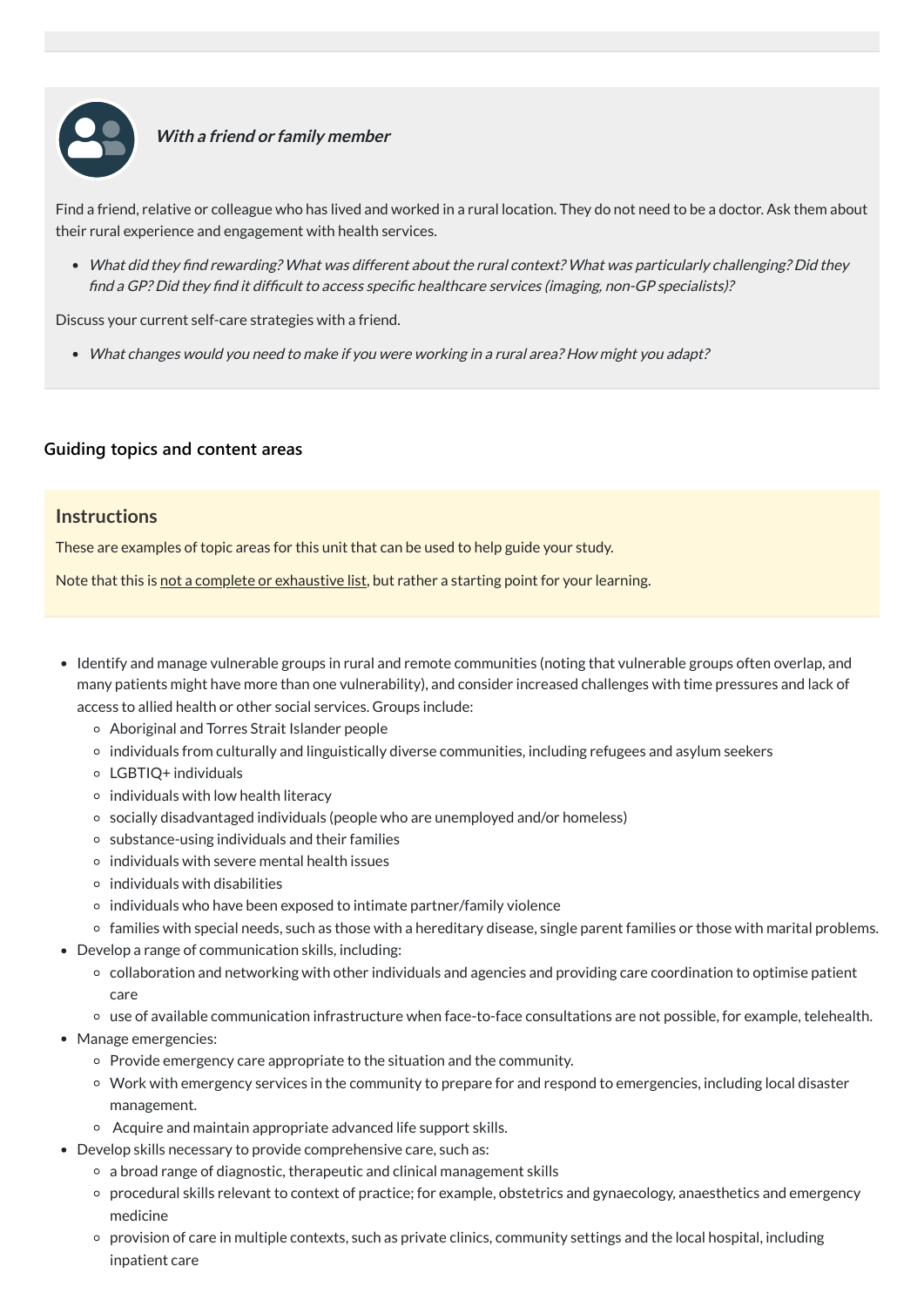- additional skills in aged care, mental health, palliative care, and Aboriginal and Torres Strait Islander health.
- Identify and address community health issues through health promotion and advocacy, including:
	- $\circ$  public health risks
	- depression and suicide
	- $\circ$  alcohol and other drugs
	- $\circ$  risk-taking behaviours
	- $\circ$  occupational risks
	- $\circ$  conditions specific to the local area and patient population.
- Address barriers to accessing care by:
	- advocating for and participating in the provision of appropriate care and care services for the community
	- $\circ$  providing appropriate care to people who live in isolation.
- Practise professionalism and self-care by:
	- participating in after-hours patient care, as required
	- maintaining professional boundaries
	- managing personal and professional isolation, geographically and socially
	- accessing own healthcare when living and working rurally.

The following list of resources is provided as a starting point to help guide your learning only and is not an exhaustive list of **all resources.** It is your responsibility as an independent learner to identify further resources suited to your learning needs, and to ensure that you refer to the most up-to-date guidelines on a particular topic area, noting that any assessments will utilise current guidelines.

• Kennedy A, Maple MJ, McKay K, Brumby SA. Suicide and accidental death in Australia's rural farming communities: A review of the literature [\(https://dro.deakin.edu.au/eserv/DU:30062460/kennedy-suicideandaccidental-2014.pdf\).](https://dro.deakin.edu.au/eserv/DU:30062460/kennedy-suicideandaccidental-2014.pdf) Rural Remote Health 2014;14(1):2517.

# **[Learning resources](javascript:void(0))**

# **Instructions**

• Chondur R, Li SQ, Guthridge S, Lawton P. Does relative remoteness affect chronic disease outcomes? Geographic variation in chronic disease mortality in Australia, 2002–2006 [\(https://onlinelibrary.wiley.com/doi/epdf/10.1111/1753-](https://onlinelibrary.wiley.com/doi/epdf/10.1111/1753-6405.12126) 6405.12126). Aust N Z J Public Health 2014;38(2):117–21.

# **Journal articles**

• Swannell C. Dancing a way to self-care [\(https://www.mja.com.au/journal/2019/210/8/dancing-way-self-care\)](https://www.mja.com.au/journal/2019/210/8/dancing-way-self-care). Med J Aust 2019;210(8):C1–C2.

Morbidity, mortality and the patterns of suicide and accidental death in farming communities.

How mortality from chronic disease varies by remoteness areas of Australia.

A case commentary on a rural doctor's overlapping professional and personal roles.

Graber MA. The overlapping roles of the rural doctor [\(https://journalofethics.ama-assn.org/article/overlapping-roles-rural](https://journalofethics.ama-assn.org/article/overlapping-roles-rural-doctor/2011-05)doctor/2011-05). Virtual Mentor 2011;13(5): 273–77.

A medical legal advisor discusses how to maintain professional boundaries.

Bird S. Managing professional boundaries [\(https://www.racgp.org.au/afp/2013/september/managing-professional](https://www.racgp.org.au/afp/2013/september/managing-professional-boundaries)boundaries). Aust Fam Physician 2013;42(9):666–68.

An interview with a rural doctor on his approach to self-care.

#### **Textbooks**

A practical guide to the delivery of healthcare in rural and remote Australia.

Smith JD. Australia's rural, remote and Indigenous health. 3rd edn. Chatswood, NSW. Elsevier, 2016. (Available from the RACGP library.)

#### **Online resources**